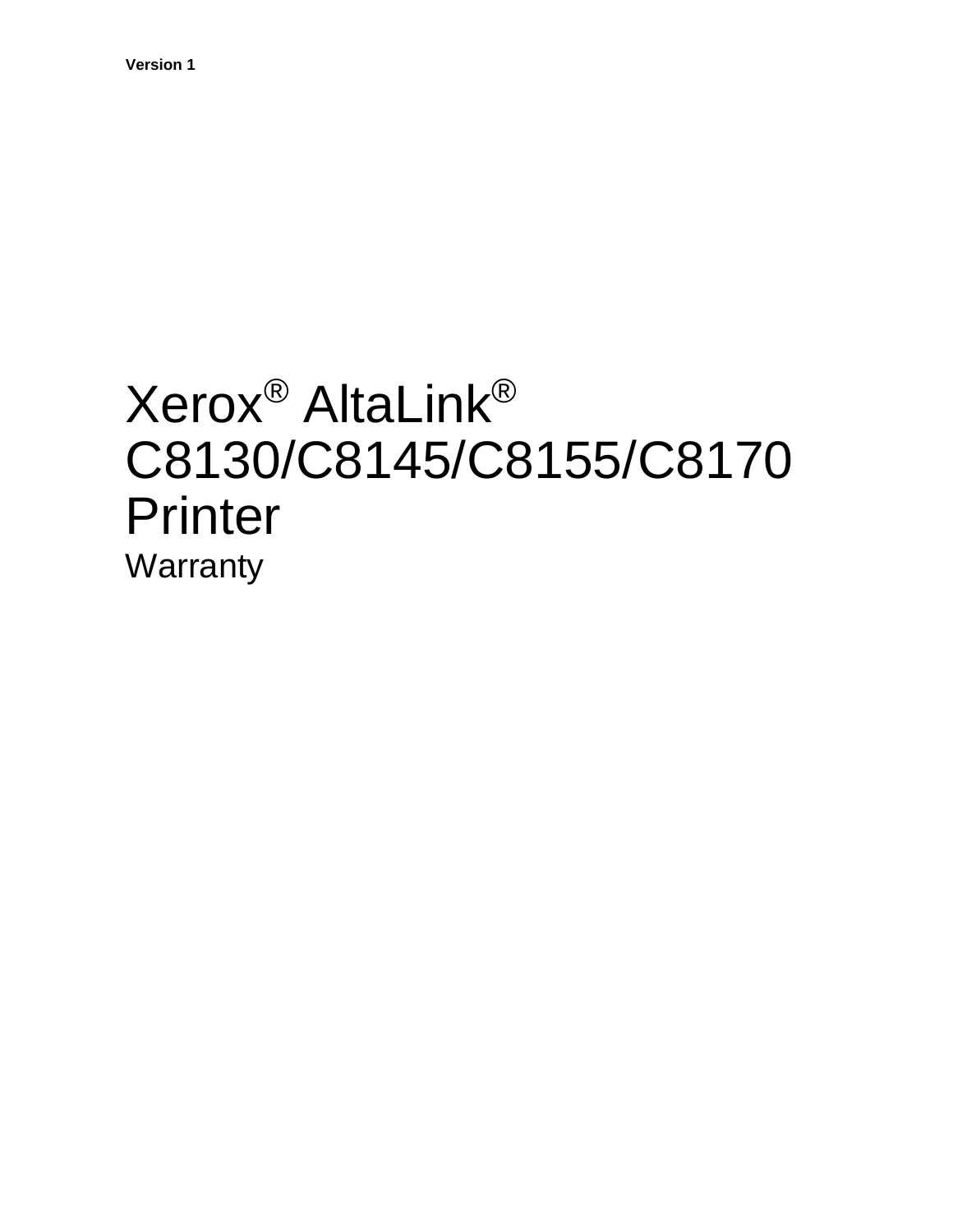© 2021 Xerox Corporation. All rights reserved. Xerox® and AltaLink® are trademarks of Xerox Corporation in the United States and/or other countries BR32824

Other company trademarks are also acknowledged.

Document Version: 1.0 (March 2021).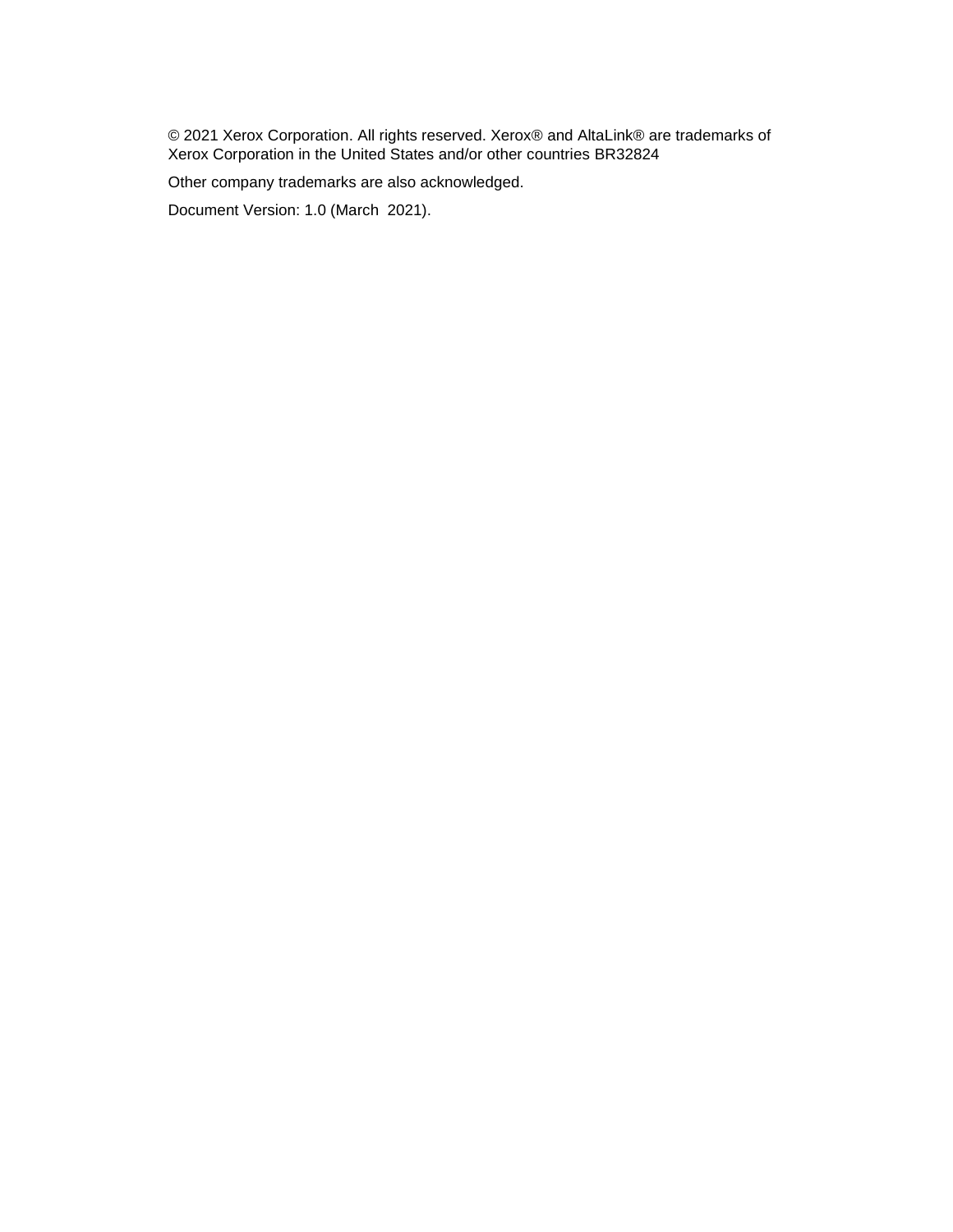## Attention

The warranty statement provided with this product may not apply if you purchase your product under a PagePack, eClick, or other written agreement or purchase plan. Please see your specific agreement or contact your Xerox Account Manager for complete details about your warranty, if any.

This warranty is valid in the United States.

For warranties in other countries, please contact your local Xerox Account Manager.

## Product Warranty

Xerox warrants that the Xerox® AltaLink ® C8130/C8145/C8155/C8170 Printer and its Consumables, Routine Maintenance Items, and Options/Upgrades (related items) will be free from defects in materials and workmanship for the periods set out below:

**Product**: a period of 90 days from the date of shipment.

**Consumable**: (ink and toner) until original ink or toner is consumed. (The item is not covered once the low or end of life message appears.)

**Routine Maintenance Items**: (for specific examples refer to the product's documentation) the period of the remaining product warranty or 90 days from date of installation of the maintenance item, whichever is greater, except where longer periods are required by law. (These items are not covered once the end of life message appears.)

**Options/Upgrades**: (such as memory, high-capacity feeder, etc.) the period of the remaining product warranty or 90 days from the date of purchase, whichever is greater, except where longer periods are required by law.

**Accessories**: (such as carts, dust covers, cleaning kits, etc.) 90 days from the date of purchase except where longer periods are required by law.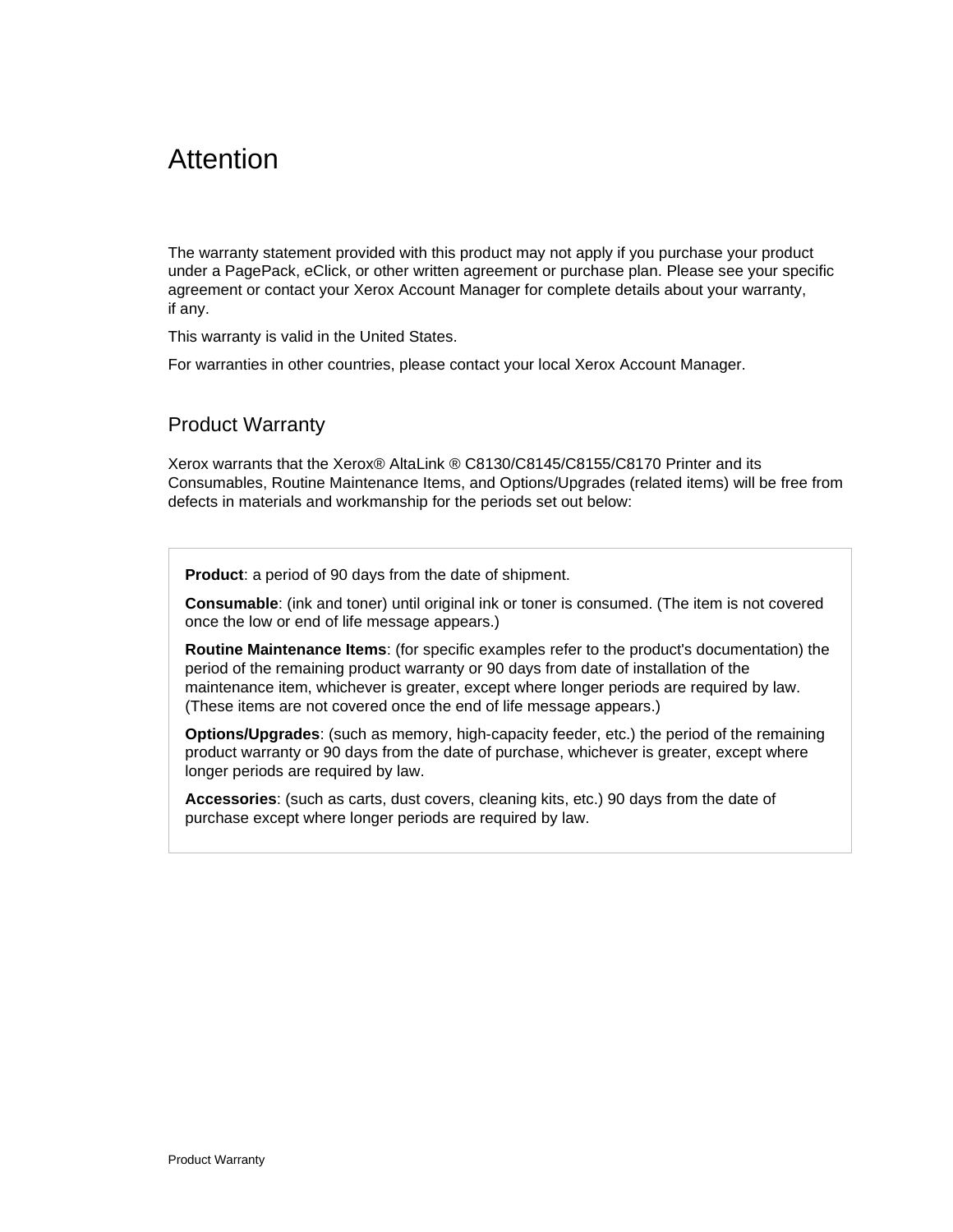If the product proves defective during the warranty period, Xerox, at its option, will

- repair the product by means of telephone support or on-site service at no charge for parts or labor;
- replace the product with a new product or a comparable product of similar age, value, and/or capability, or
- refund the amount paid for the product, less a reasonable allowance for usage, upon its return.

Xerox recommends the Customer first utilize support materials shipped with the product, product diagnostics, information contained on the web, and email support. If unsuccessful, to obtain service under this warranty the Customer must notify Xerox Telephone Support or its authorized service representative of the defect before the expiration of the warranty period. Customers will provide appropriate assistance to Telephone Support personnel to resolve issues.

If telephone support is unsuccessful, Xerox or its authorized service representative will provide warranty repair at Customer's site without charge as provided below.

- Service is available within the customary service area in the United States, Canada, Austria, Belgium, Finland, France, Germany, Greece, Luxembourg, the Netherlands, Ireland, Italy, Norway, Portugal, Denmark, Spain, Sweden, Switzerland, and the United Kingdom for products purchased in these countries.
- Outside the above-mentioned countries, service is available within the customary service area in the country of purchase.

Xerox reserves the right to charge for service in exceptional cases.

A description of the customary on-site service area may be obtained from the local Xerox Customer Support Center or authorized Xerox distributor. On-site service is at Xerox or its authorized service representative's sole discretion.

If the Customer's product contains features that enable Xerox or its authorized service representative to diagnose and repair problems with the product remotely, Xerox may request that the Customer allow such remote access to the product.

In the maintenance of the product, Xerox may use new, remanufactured or refurbished parts, assemblies, or products. All defective parts, assemblies, and products become the property of Xerox. Xerox may require the return of parts, assemblies, and products to a designated Xerox Depot or the Xerox representative from which the part, assembly, or product was originally purchased. Returns and claims will be handled according to the current Xerox procedure.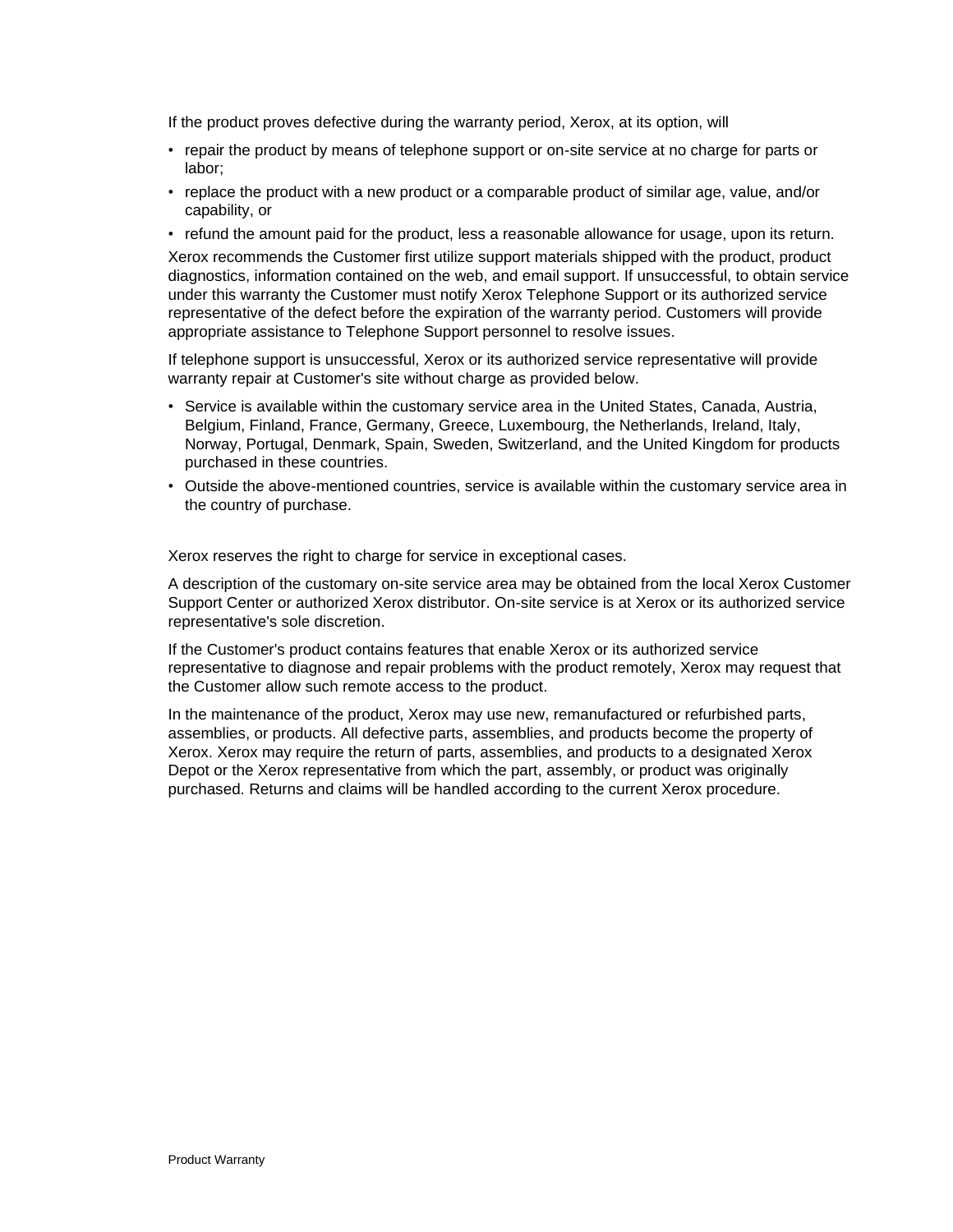These warranties shall not apply to any defect, failure, or damage caused by improper use or inadequate or improper maintenance and care. Xerox shall not be obligated under these warranties for:

- 1. The repair of damage resulting from attempts by personnel other than Xerox representatives to install, repair, or service the product unless directed by a Xerox representative.
- 2. The repair of damage, malfunction, or degradation of performance resulting from improper use or connection to incompatible equipment or memory.
- 3. The repair of damage, malfunction, or degradation of performance caused by the use of non-Xerox supplies or consumables or the use of Xerox® supplies not specified for use with this product.
- 4. The repair of an item that has been modified or integrated with other products when the effect of such modification or integration increases the time or difficulty of servicing the product or degrades performance or reliability.
- 5. The performance of product maintenance or cleaning or to repair damage, malfunction, or degradation of performance resulting from failure to perform product maintenance and cleaning as prescribed in published product materials.
- 6. The repair of damage, malfunction, or degradation of performance resulting from the use of the product in an environment not meeting the operating specifications set forth in the product's documentation.
- 7. The repair of damage, malfunction, or degradation of performance resulting from failure to properly prepare and transport the product as prescribed in published product materials.
- 8. The repair of damage, malfunction, or degradation of performance resulting from acts of God or nature, acts of terrorism, explosion, flood, fire, war, and riots.
- 9. The repair of this product after it exceeds the limit of its duty cycle.
- 10. The replacement of items that have been refilled, are used up, abused, misused, or tampered with in any way.
- 11. The installment of replacement items that are considered customer replaceable.
- 12. The support of software not supplied by Xerox.
- 13. The provision of software or firmware updates or upgrades.

Any service identified in the above list and provided by Xerox at the Customer's request shall be invoiced to Customer at Xerox then-current rates for parts, labor, and travel.